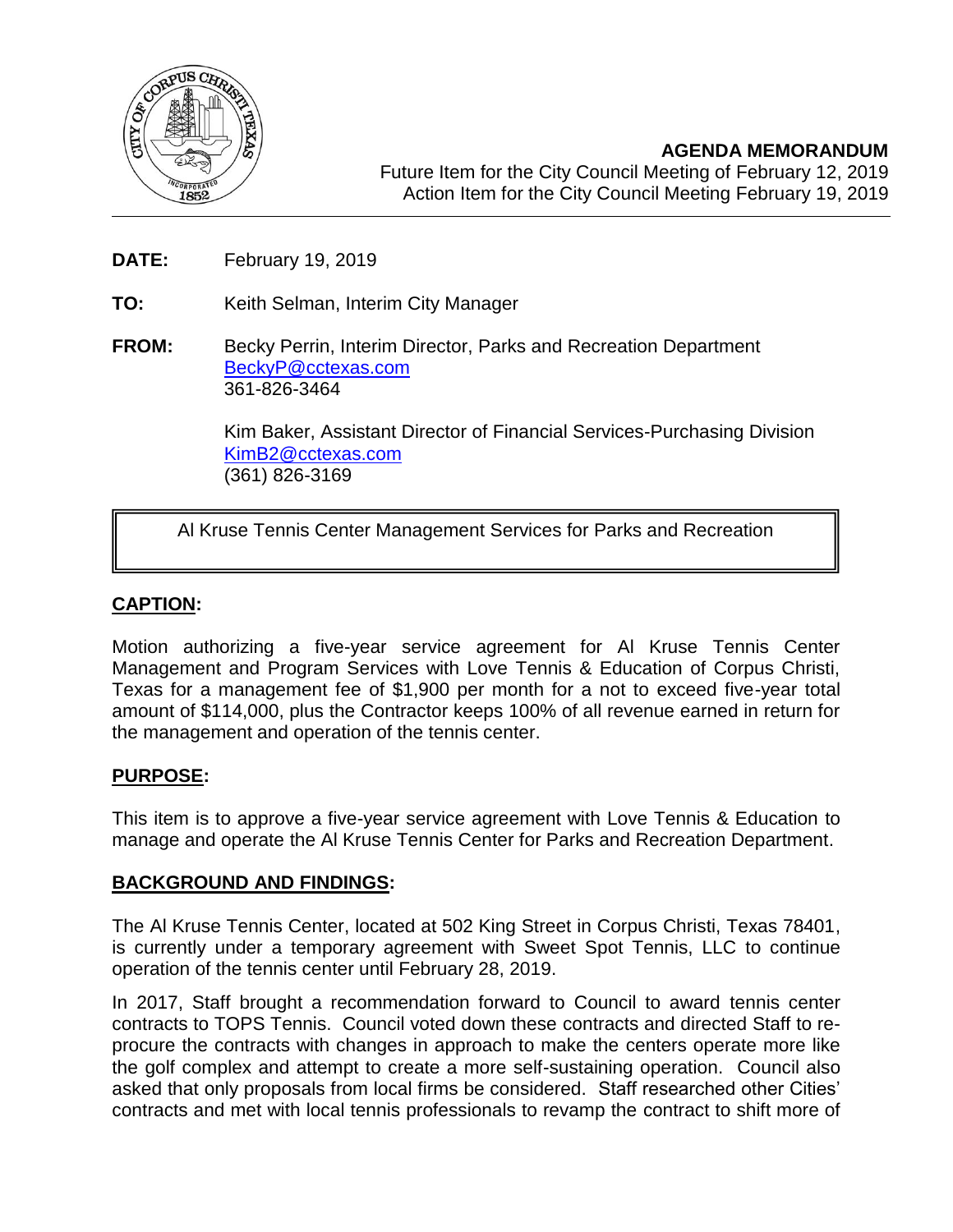the responsibility to the Contractor while providing an avenue to achieve more revenue to move towards a more self-sustaining operation.

The Purchasing Division conducted a competitive Request for Proposal process to obtain proposals from qualified firms to provide Al Kruse Tennis Center Management Services and three proposals were received on November 28, 2018. All three proposals were deemed responsive and complete and met the minimum qualifications under the pass/fail system as evaluated by a five-member evaluation committee. The three proposers moved on to the interview process and a final overall score was developed for each firm based on the published criteria.

Based on the final scores and ranking, Cliff Drysdale Management was recommended for award by Staff. However, on January 11, 2019, the firm decided to withdraw their proposal and forego recommendation for award. The second highest ranking firm, Tennis Success, Inc., was overbudget; therefore, the next step was to proceed to the "Best and Final Offer" (BAFO) phase of the evaluation process and invite the firm to submit their BAFO. After careful re-evaluation following receipt of Tennis Success, Inc.'s BAFO, it was determined that Love Tennis & Education ranked the highest within budget for the Al Kruse Tennis Center. Staff recommends award to Love Tennis & Education.

This new contract has allowed for monthly cost to the City to bring us closer to a selfsustaining status. In addition, tennis user fees were set in the contract to minimize concerns by the public of cost to use the facilities. These fees can only be changed with City approval. Staff has moved toward fulfilling Council recommendations.

## **ALTERNATIVES:**

No viable alternative exists

### **OTHER CONSIDERATIONS:**

Not applicable

### **CONFORMITY TO CITY POLICY:**

This purchase conforms to the City's purchasing policies and procedures and State statutes regulating procurement.

#### **EMERGENCY / NON-EMERGENCY:**

Non-Emergency

### **DEPARTMENTAL CLEARANCES:**

Parks and Recreation Department